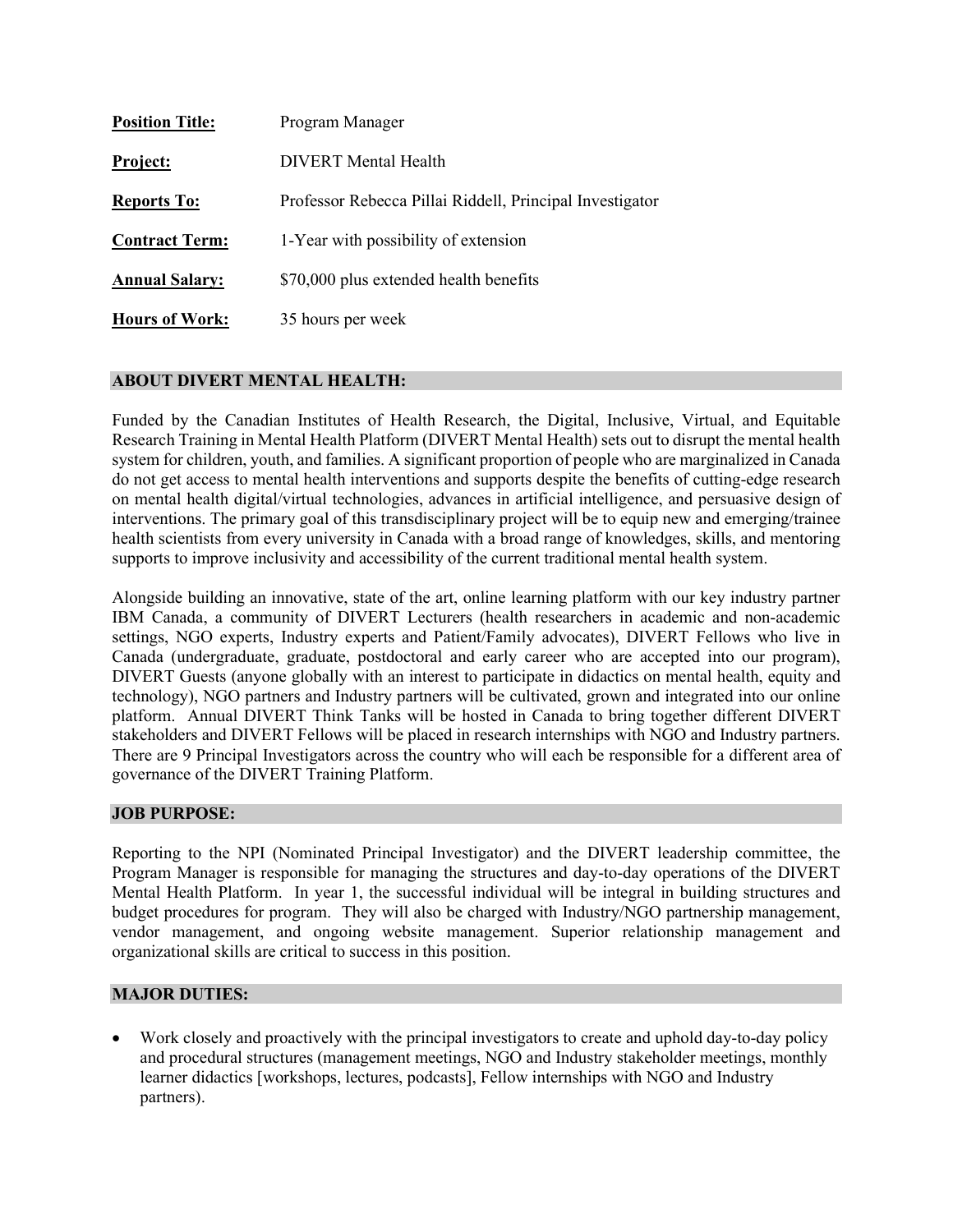- Work closely and proactively with the principal investigators to bring forward agenda items, set agendas, and ensure maintenance of minutes of Board discussions and decisions.
- Create and maintain a policy and procedures program manual for DIVERT activities.
- Compile the Evaluation data and Activity Reports in an annual report on DIVERT Platform activities of Fellow and Guest Learners (alongside subanalyses on engagement profiles [geographic sector, discipline, career stage, equity-seeking status] under the supervision of the PI's.
- Track Academic, Industry and NGO partnership activities and identify issues related to achievement of proposed targets.
- Manage an annual schedule of activities by collaborating with Governance subcommittees and work with sub-committees to ensure project deliverables are met. Monitor and ensure progress against project workplans.
- Facilitate group processes and strong partnerships.
- Working with the principal investigator, ensure all narrative and financial reporting and grant report requirements are met. Solicit input from project team to draft scheduled narrative reports.
- Work collaboratively with Finance, project staff and project partners on financial reports. Prepare other special reports as required. Facilitate audit activities and/or site visits.
- Assist and support partners in planning didactics, community forums and workshops.
- Provide logistical support to event planning.
- In conjunction with the PI, develop and submit reports to other funders as required.
- Support the work of the DIVERT Solutions Architect (builder of the online learning management platform) and the DIVERT National Community Consultation Manager.
- Other management tasks that may arise

## **QUALIFICATIONS:**

Education and Experience

- Minimum: A Master's degree with minimum 2 years project management work experience leading a project of similar scope, with financial reporting responsibilities and budget management. A background in mental health will be an asset.
- The ideal candidate will have a background in supporting equity, diversity, and inclusion in organizations. In addition, individuals having lived experience with the Canadian mental health system and/or lived experience with being a member of a traditionally marginalized group are preferred.

### Skills:

- Bilingual in French and English
- Demonstrated exceptional project management and problem solving skills
- Excellent financial administration skills and a demonstrated capacity to manage large project budgets and maintain accountability
- Strong planning, coordination, and organizational skills
- Superior communication skills and effective presentation skills
- Excellent writing skills and ability to prepare reports, including financial reports, for various audiences
- Excellent interpersonal skills to effectively interact with internal and external contacts; teambuilding skills; demonstrated ability to work co-operatively and collegially with multi-sectoral teams including scientists, researchers, private sector partners, community members, government representatives and non-governmental organizations
- Proficiency with MS Office (Word, Excel, PowerPoint, Outlook) and basic website updating abilities
- Demonstrated organizational and problem-solving skills